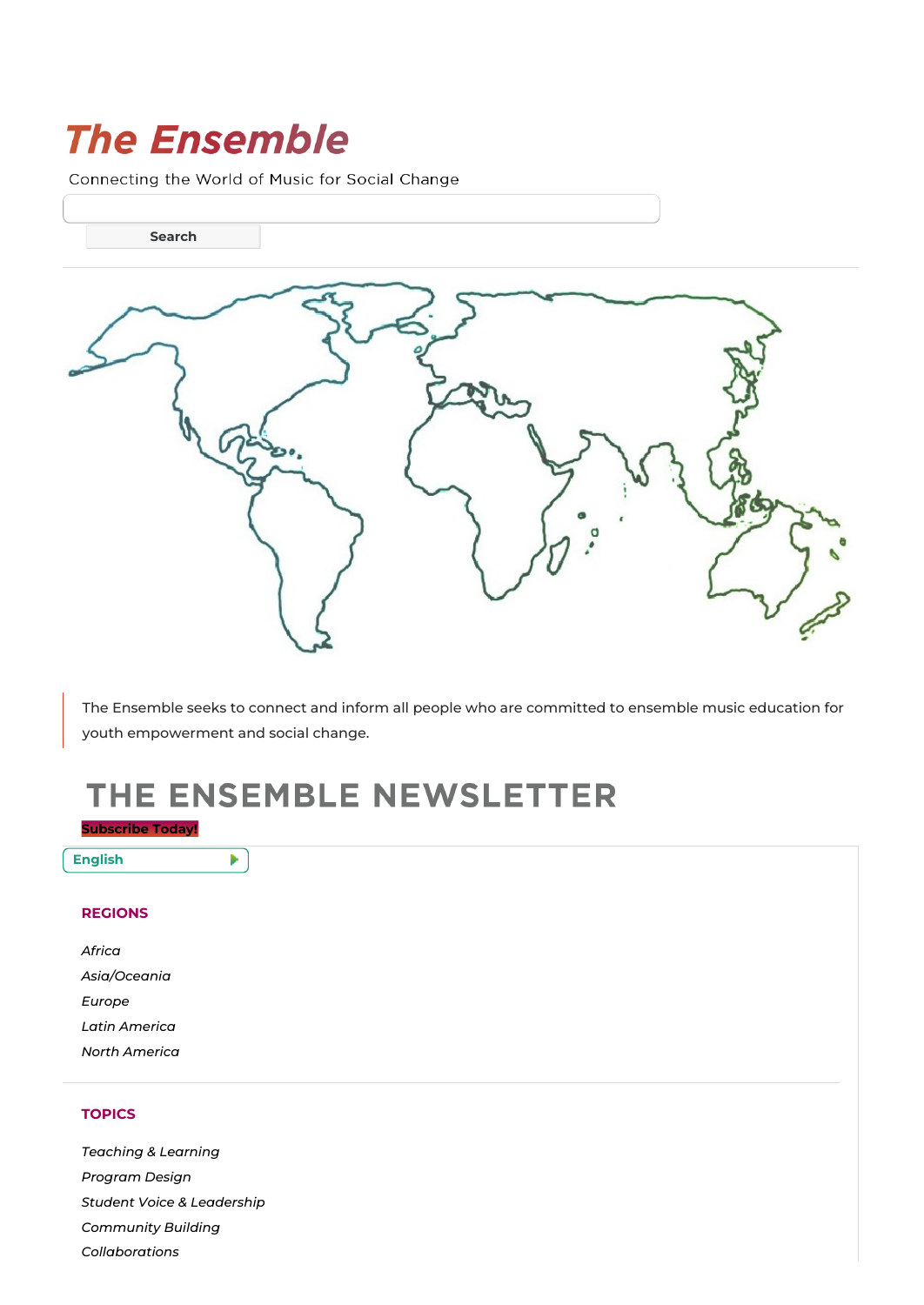*[Funding](https://ensemblenews.org/category/funding-support/) & Support [Perspectives](https://ensemblenews.org/category/perspectives-collective-action/) & Collective Action*

### **NEWS & RESOURCES**

*The Ensemble* **Is Hiring a Content [Editor—Come](https://ensemblenews.org/2022/01/19/the-ensemble-is-hiring-a-content-editor-come-work-with-us-2/) Work with Us!** 01/19/22

**Sistema [England](https://ensemblenews.org/2022/01/19/sistema-england-to-merge-with-the-nucleo-project/) to Merge with The Nucleo Project** 01/19/22

**[Learning](https://ensemblenews.org/2022/01/19/learning-planet-festival-hosts-el-sistema-panel-on-january-24/) Planet Festival Hosts El Sistema Panel on January 24** 01/19/22

**[View](https://ensemblenews.org/category/news-and-resources) All »**

**By The Ensemble Editors in conversation with Emma L'Hostis, General Director, Tutti Passeurs D'Arts**



#### 01-05-2022

*Maestra Glass Marcano conducting the Tutti Passeurs D'Arts orchestra in Fougères, France.*

Tutti [Passeurs](https://www.tuttipasseursdarts.org/) D'Arts, a program dedicated to music education for social progress in France, is presenting a UNESCO-sponsored concert in Paris on January 16 to honor Maestro José Antonio Abreu.

The concert is in partnership with UNESCO's La Semaine du Son (The Week of Sound), which presents annual concerts exploring the fundamental equilibrium between sound and all aspects of human and social life.

All of Tutti's three orchestras, from Bondy and Sannois (Paris banlieues) and Fougères (Bretagne), will perform at the concert. They will be conducted by Venezuelan Maestra Glass Marcano, who has been working with the Fougères orchestra; Tutti Artistic Director Yefren Carrero, also originally from Venezuela; and French music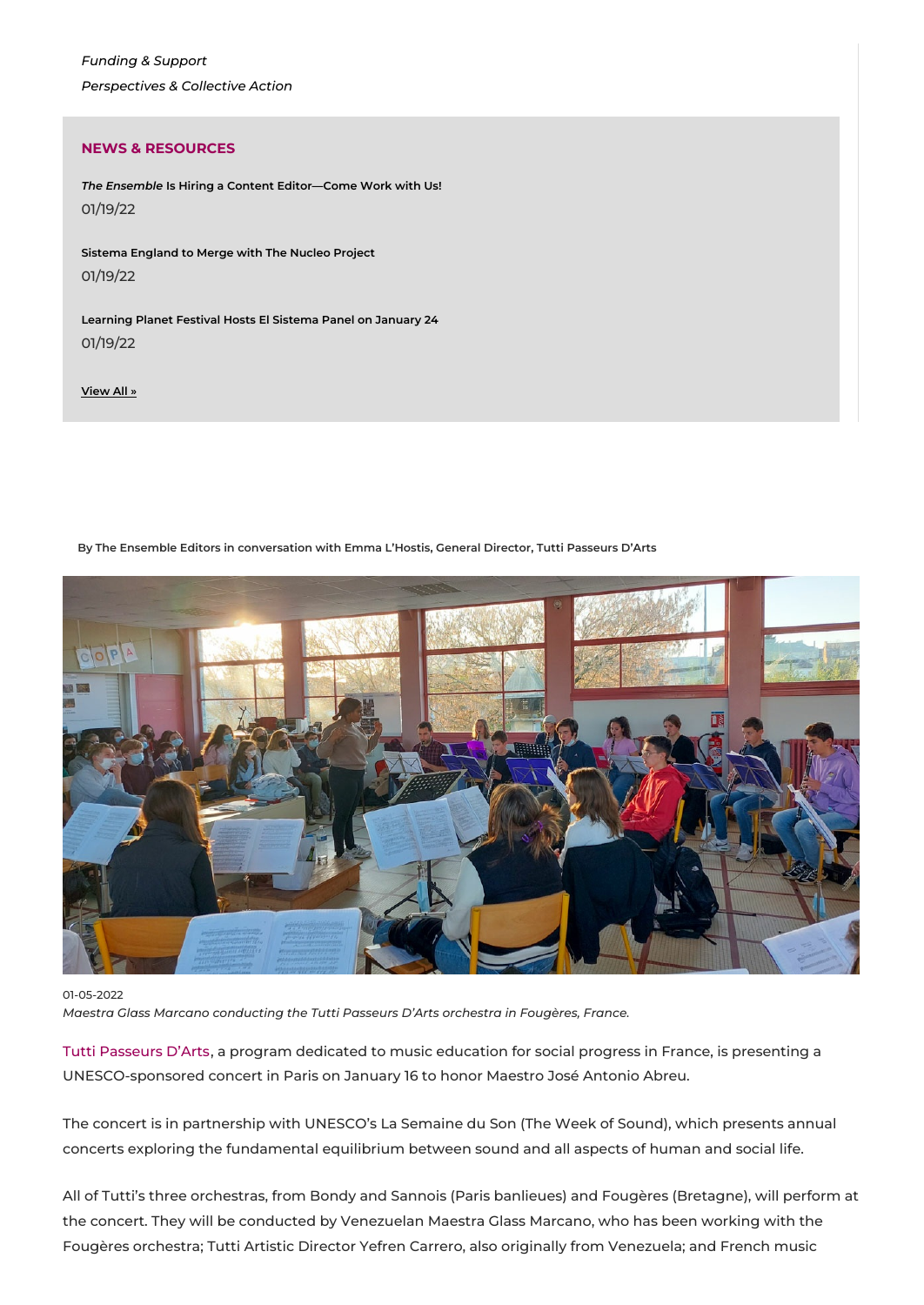professor Stéphane Fourreau.

They will also be joined by great musicians including Gustavo Dudamel, violinists Alexis Cardenas and Esther Abrami, trumpet player Lucienne Renaudin-Vary, and Patrick Pelloux, president of the Association des Médecins Urgentistes de France.

Jean-Claude Decalonne, founder and director of Tutti Passeurs d'Arts, quoted the words of Maestro Abreu, who was a Nobel Prize nominee: "Every child is a potential Nobel Prize. It is our duty and our responsibility to seek out what is best in them. The orchestra is the best social tool to achieve this."

The concert will take place at 15:00 CET in the auditorium at the Palais de l'UNESCO, 7 Place de Fontenoy, in Paris.

# [JANUARY](https://ensemblenews.org/tag/january-2022/) 2022 RELATED CONTENT

**UNCATEGORIZED**

**The Lewis Prize for Music [Announces](https://ensemblenews.org/2021/11/17/the-lewis-prize-for-music-announces-finalists-for-2022-prizes/) Finalists for 2022 Prizes [longy-admin](https://ensemblenews.org/author/longy-admin/)**

**UNCATEGORIZED**

**Sistema Europe to Participate in 32nd [Anniversary](https://ensemblenews.org/2021/11/17/sistema-europe-to-participate-in-32nd-anniversary-of-un-rights-of-the-child-convention/) of UN Rights of the Child Convention [longy-admin](https://ensemblenews.org/author/longy-admin/)**

**EVENTS/PERFORMANCES, GATHER TOGETHER, NEWS AND RESOURCES, NORTH AMERICA, THE WORLD ENSEMBLE, UNCATEGORIZED**



### **El Sistema USA Invites Sistema Europe to Participate in Upcoming Virtual National [Symposium](https://ensemblenews.org/2021/01/06/el-sistema-usa-invites-sistema-europe-to-take-part-in-its-upcoming-virtual-national-symposium-and-seminario/) and Seminario [longy-admin](https://ensemblenews.org/author/longy-admin/)**

**NEWS AND RESOURCES, NORTH AMERICA, STRINGS, THE ENSEMBLE, UNCATEGORIZED, WOODWIND**

**NJ Symphony Offers 'Let's Play' [Instructional](https://ensemblenews.org/2021/01/05/new-jersey-symphony-creates-instructional-video-resources-for-young-musicians/) Videos for Young Musicians [longy-admin](https://ensemblenews.org/author/longy-admin/)**

| ext<br>Ŵ |
|----------|
| ast      |